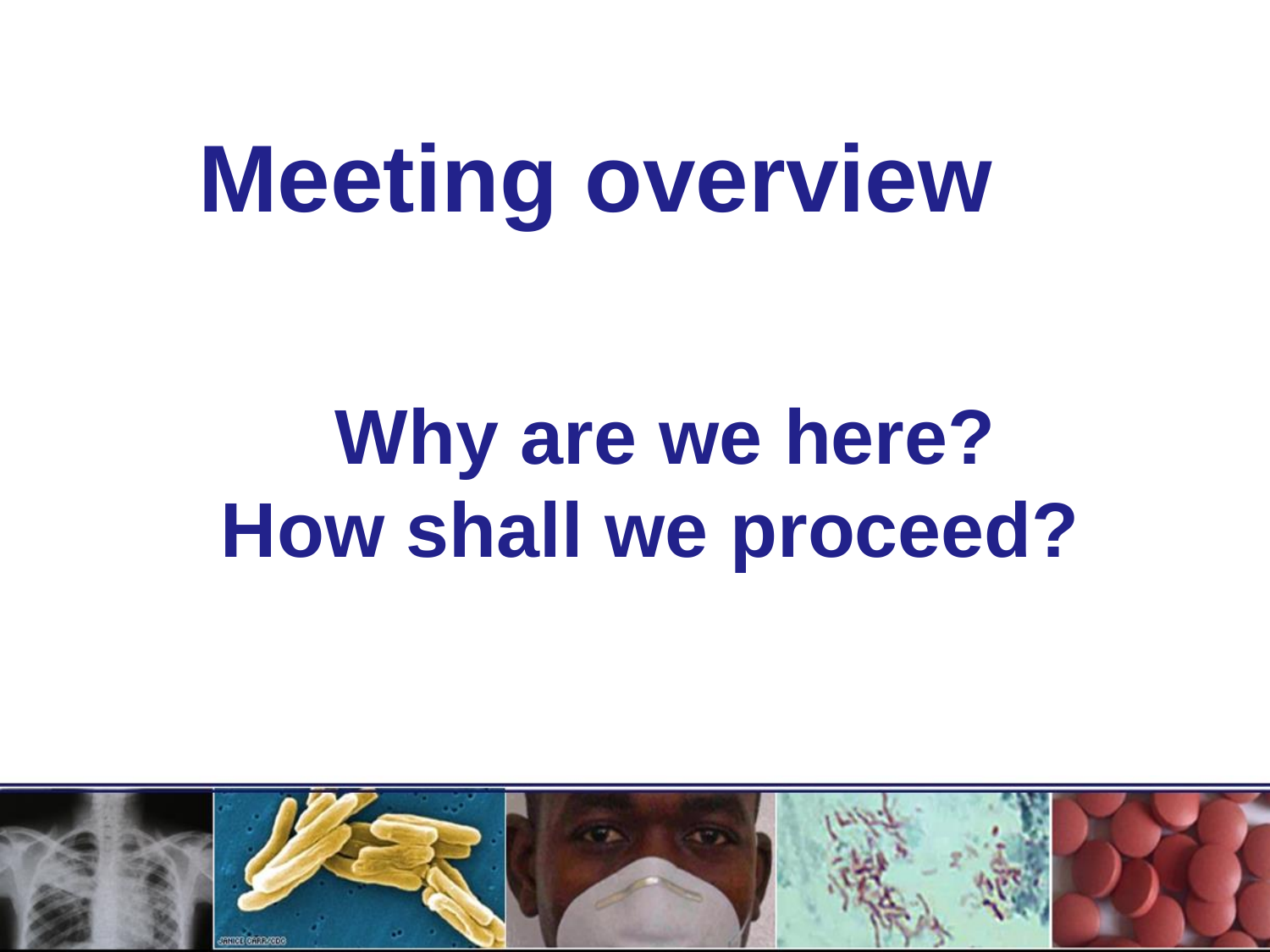#### **George Orwell, author**

"We are now sending for some new American drug called streptomycin which they say will speed up the cure." (February 1948)



"I am a lot better, but I had a bad fortnight with the secondary effects of the streptomycin. I suppose with all these drugs it's rather a case of sinking the ship to get rid of the rats." (20 April 1948)

He developed a severe reaction and the drug was discontinued. He died in January 1950.

J R Soc Med. 2006 February; 99(2): 95–98. Down and almost out in Scotland: George Orwell, tuberculosis and getting streptomycin in 1948 Hilda Bastian J R Soc Med. 2006 February; 99(2): 95–98. http://www.ncbi.nlm.nih.gov/pmc/articles/PMC1360500/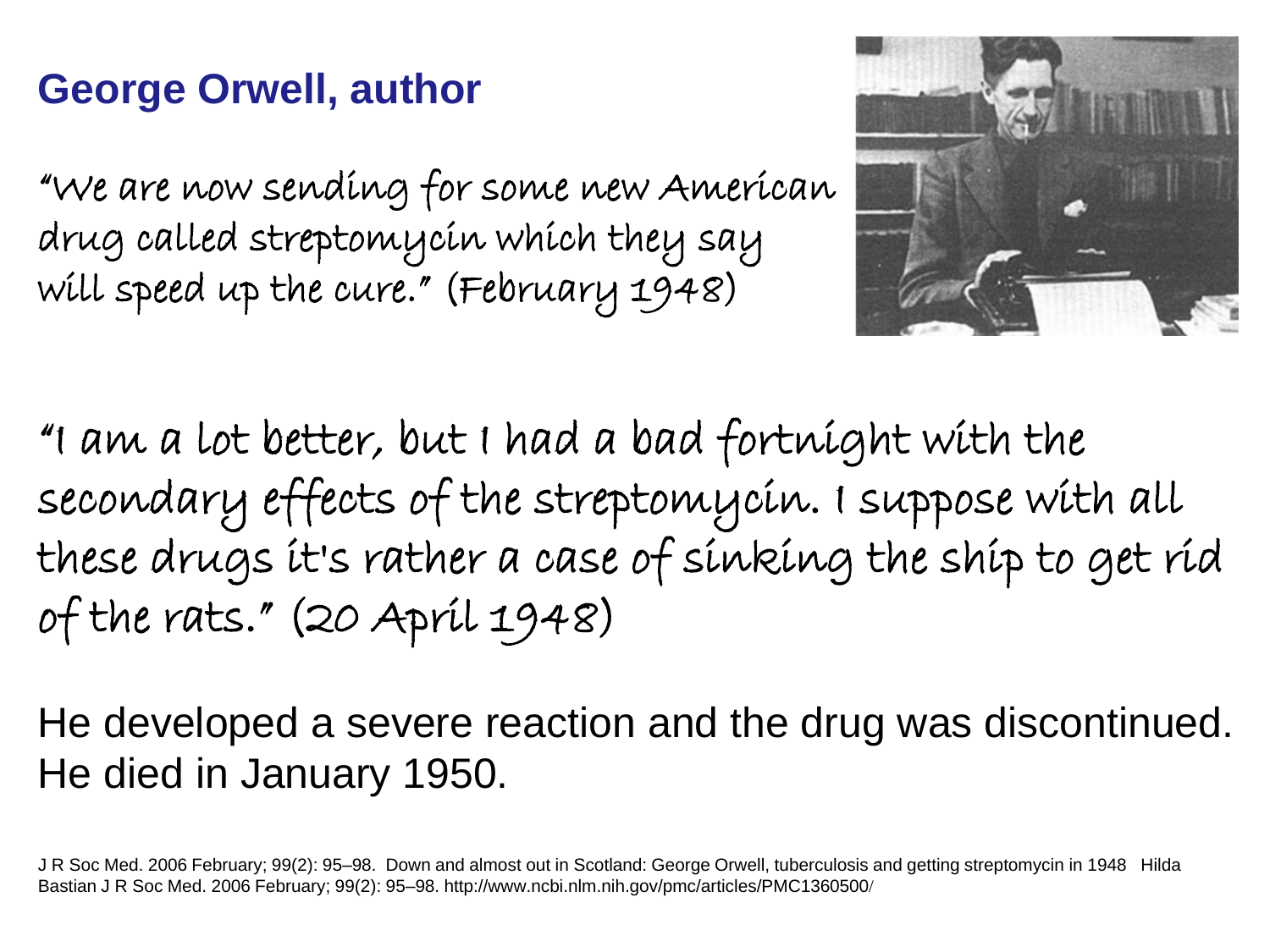- To control TB we have to detect infectious cases and treat them with **effective** drugs – before they transmit to other people
- TB drugs are toxic with long lasting side effects Some are very expensive
- The benefit vs risk ratio is altered when resistance **occurs**
- With the possible exception of pyrazinamide, we believe the link between drug resistance and treatment efficacy is fairly straightforward
- We believe polymorphisms can be used for predicting treatment outcomes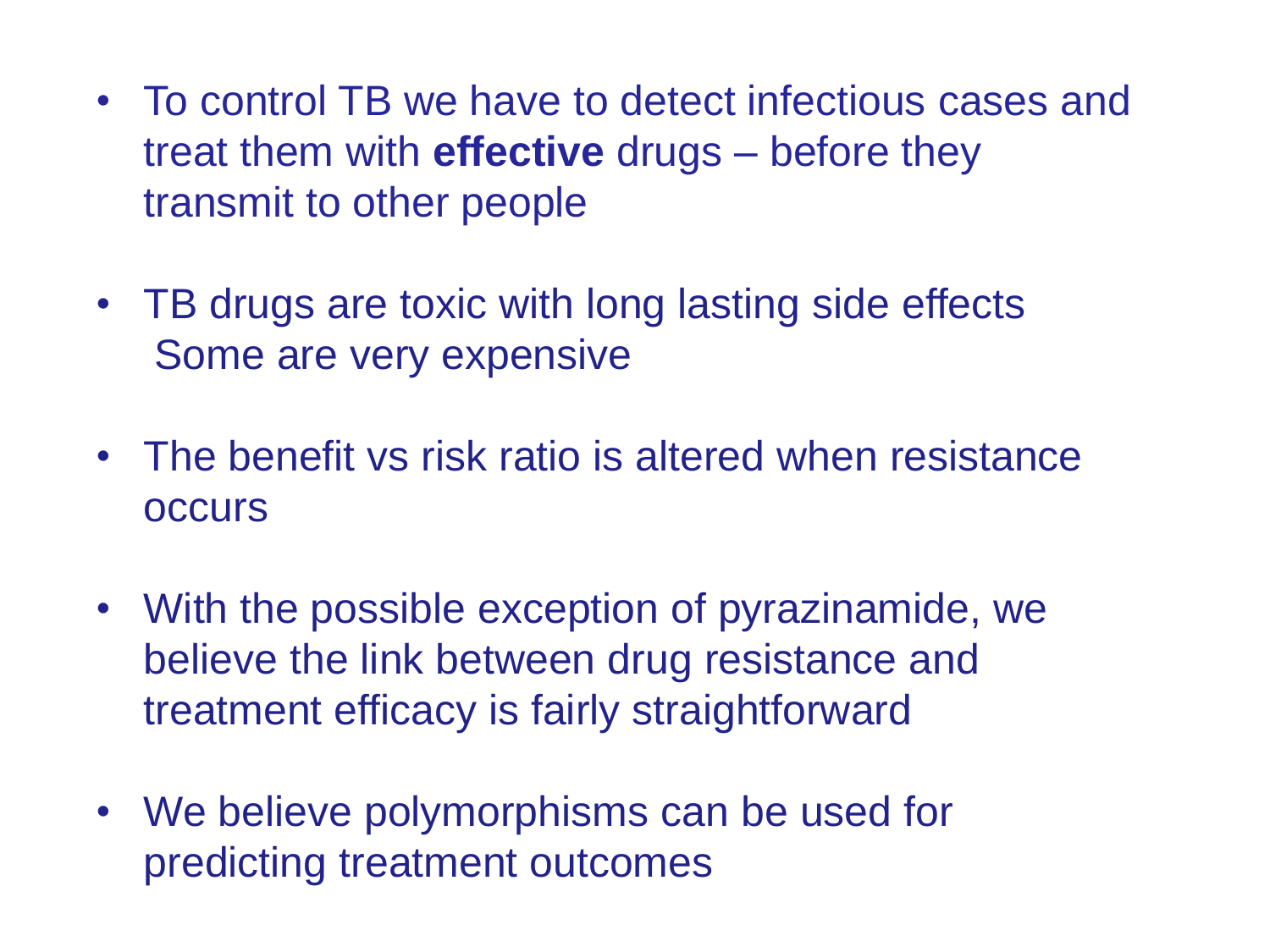#### SNPs associated with resistance to rifampicin



Courtesy Francesc Coll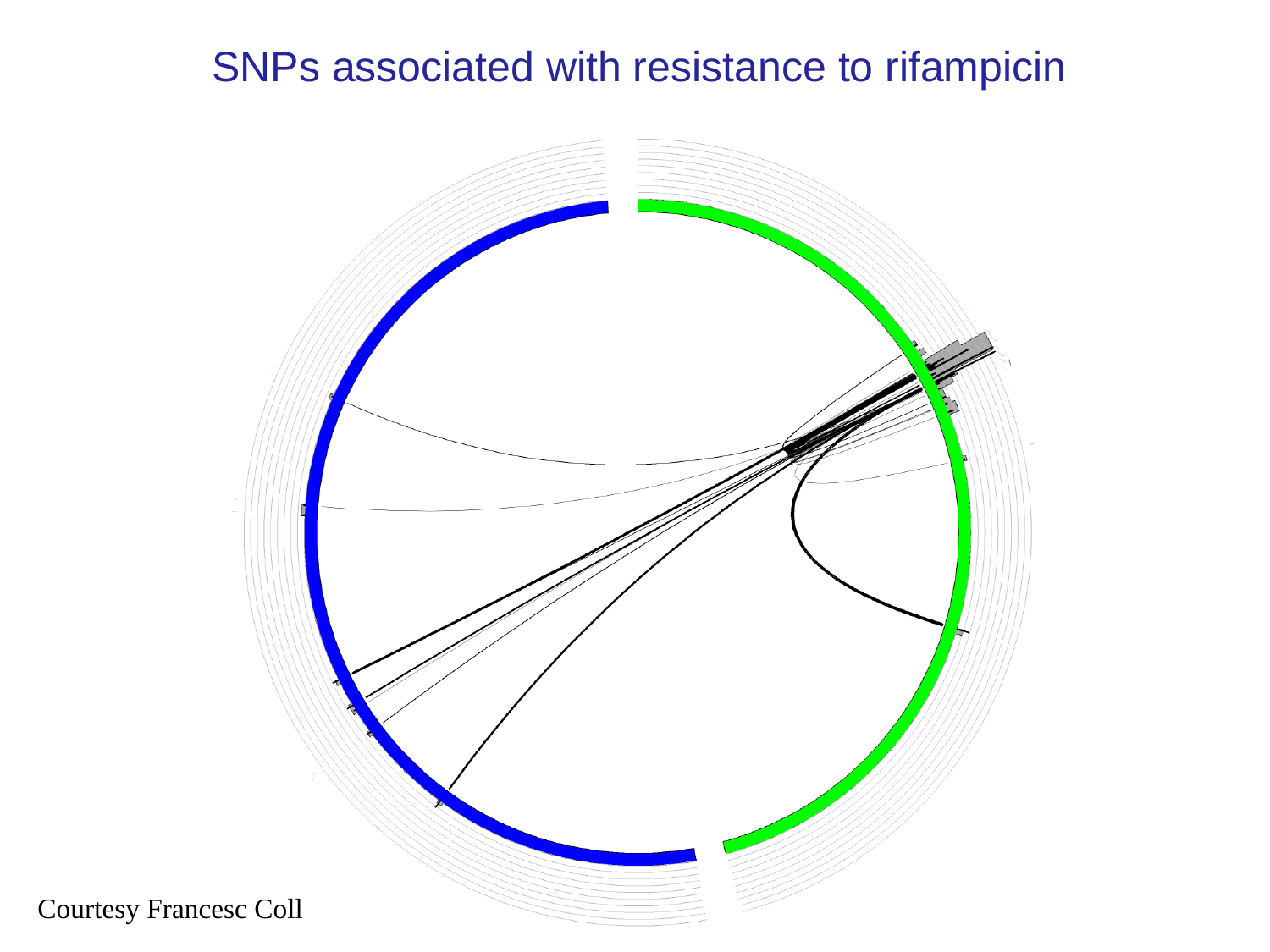#### SNPs associated with resistance to ethambutol



Courtesy Francesc Coll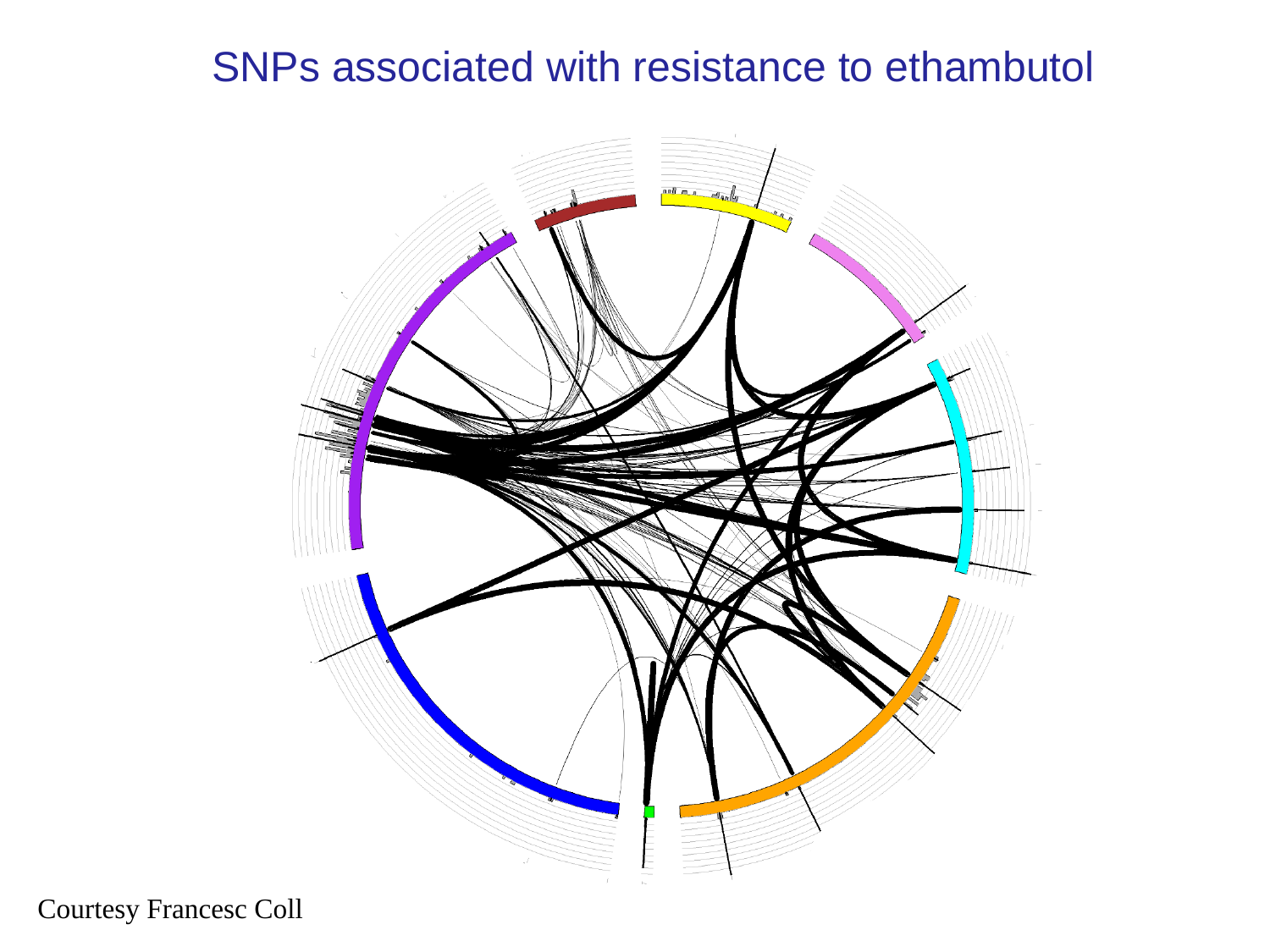### **How to proceed ?**

We have assembled a room full of experts from different backgrounds, we are here to learn from each other.

Setting the background: We want to build on work already done We want to learn lessons from others *N.B. We do not want in depth discussions about favourite sequencing tools or favourite sequencing projects*

Tomorrow we shall look at what is needed and then break into groups to discuss in detail and make plans

**We may start by talking, but we must end with a plan of action!**